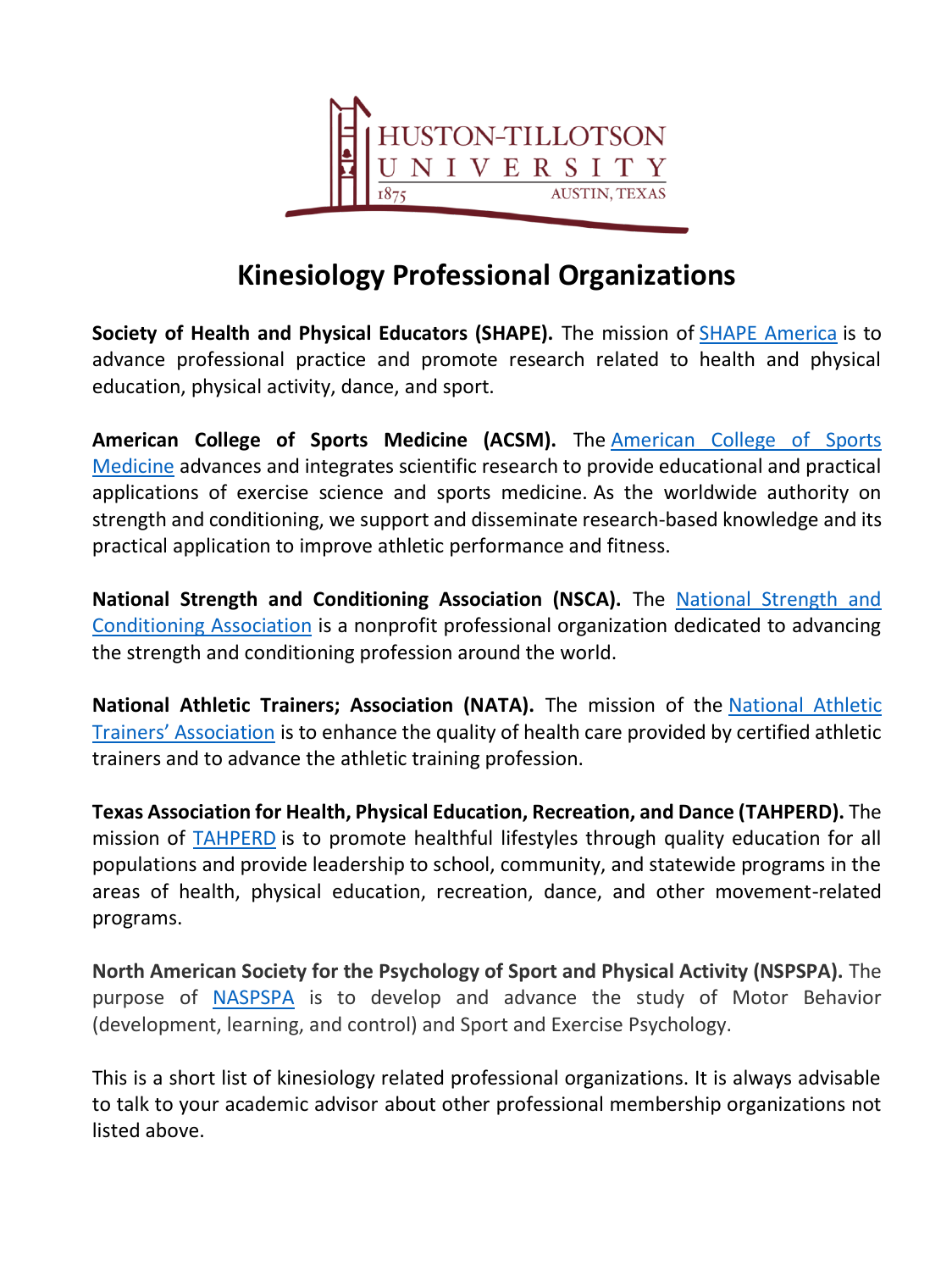# **Kinesiology Professional Certifications**

## **American Red Cross (ARC)**

• **CPR/AED Certification.** The CPR/AED certification recognizes people's ability to respond to breathing and cardiac emergencies. It also recognizes the individual has the necessary skills and knowledge needed to provide care for victims of sudden cardiac arrest through the safe use of an automated external defibrillator (AED). To learn more, go to:<https://www.redcross.org/take-a-class/aed/aed-training/aed-certification>

### **National Strength and Conditioning Association (NSCA)**

- **NSCA Certified Personal Trainer (NSCA-CPT).** NSCA-CPT® are health/fitness professionals who, using an individualized approach, assess, motivate, educate, and train clients regarding their personal health and fitness needs. They design safe and effective exercise programs, provide the guidance to help clients achieve their personal health/fitness goals, and respond appropriately in emergency situations. To learn more about becoming a NSCA-CPT go to:<https://www.nsca.com/certification/nsca-cpt/>
- **Certified Strength and Conditioning Specialist (CSCS).** CSCS® are professionals who apply scientific knowledge to train athletes for the primary goal of improving athletic performance. They conduct sport-specific testing sessions, design and implement safe and effective strength training and conditioning programs and provide guidance regarding nutrition and injury prevention. To learn more about becoming a CSCS go to: <https://www.nsca.com/certification/cscs/>
- **Tactical Strength and Conditioning Facilitator (TSAC-F).** TSAC-F® apply scientific knowledge to physically train military, fire and rescue, law enforcement, protective services, and other emergency personnel to improve performance, promote wellness, and decrease injury risk. To learn more about becoming a TSAC-F go to the following site:<https://www.nsca.com/certification/tsac-f/>
- **Certified Special Population Specialist (CSPS).** CSPS® are fitness professionals who, using an individualized approach, assess, motivate, educate, and train special population clients of all ages regarding their health and fitness needs, preventively, and in collaboration with healthcare professionals. They design safe and effective exercise programs, provide the guidance to help clients achieve their personal health/fitness goals, and recognize and respond to emergency situations. To learn more about becoming a CSPS go to:<https://www.nsca.com/certification/csps/>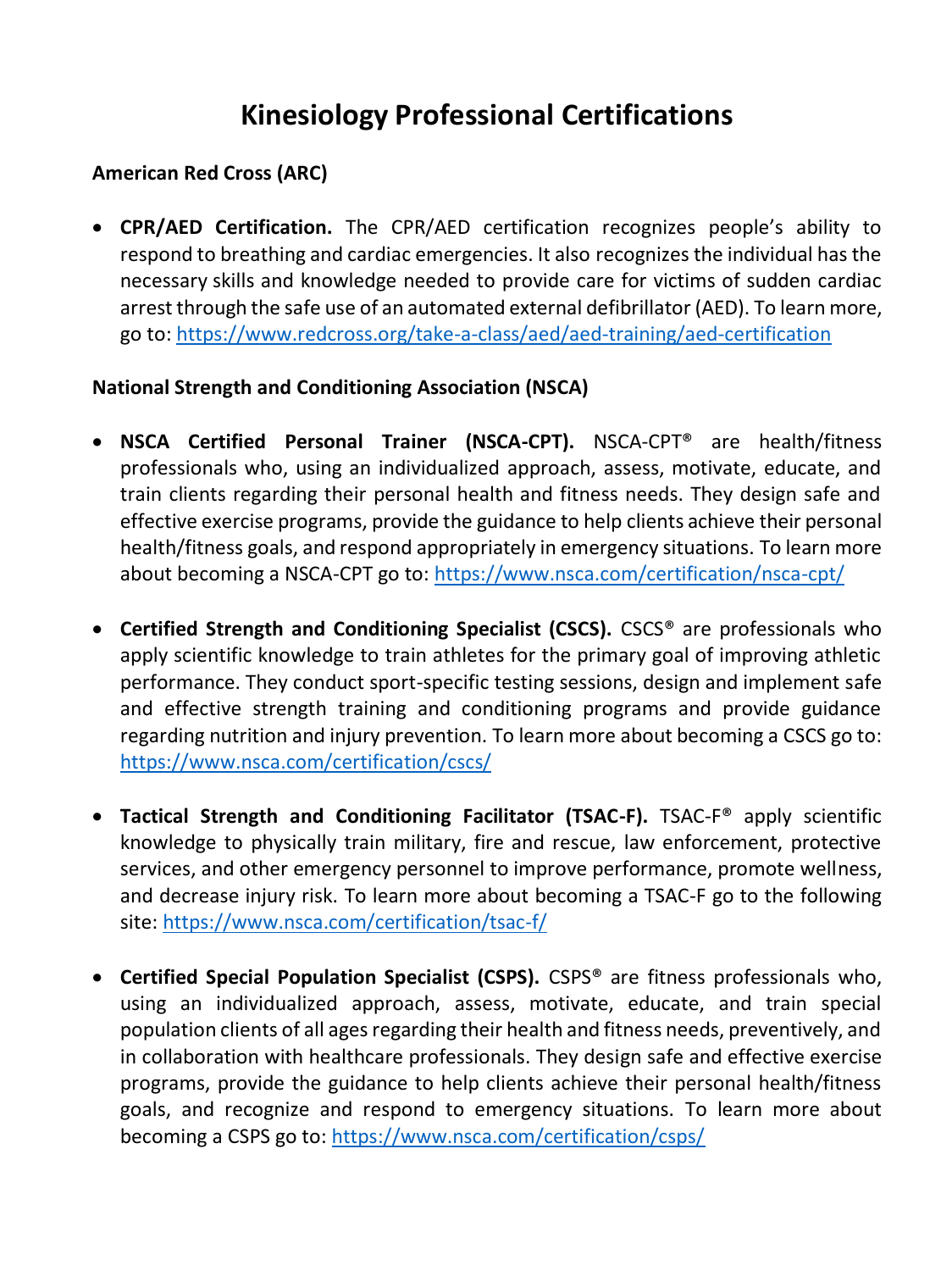• Certified Performance and Sport Scientist (CPSS). The Certified Performance and Sport Scientist, specializes in the application of scientific processes to improve individual and team athletic performance and decrease injury risk. The CPSS may be either a generalist, working across the breadth of scientific disciplines, or a specialist practitioner, with training or applied experiences predominantly within one or more scientific disciplines relevant to sport science and sports performance. To learn more about becoming aa CPSS go to:<https://www.nsca.com/cpss/>

### **American College of Sports Medicine (ACSM)**

- **Certified Exercise Physiologist (EP-C).** Do you see exercise as an important element in the prevention and treatment of disease, and want to motivate people to practice healthy behaviors? ACSM Certified Exercise Physiologists® take training to an advanced level by conducting and interpreting physical fitness assessments and developing exercise prescriptions for people who are healthy or have medically controlled diseases. To learn more about becoming an ACSM EP-C go to: <https://www.acsm.org/certification/get-certified/exercise-physiologist>
- **Certified Group Exercise Instructor (GEI).** Do you love the energy of a group exercise class? Using a variety of teaching and motivational techniques to create a positive exercise experience, ACSM Certified Group Exercise Instructors® (GEI) are at the forefront of the group exercise movement. From coaching an individual through a tough session to providing healthy lifestyle support outside of class — the personal impact you'll make is long-lasting. To learn more about becoming an ACSM certified group exercise instructor go to: [https://www.acsm.org/certification/get](https://www.acsm.org/certification/get-certified/group-exercise-instructor)[certified/group-exercise-instructor](https://www.acsm.org/certification/get-certified/group-exercise-instructor)
- **Certified Clinical Exercise Physiologist (CEP).** Do you believe in the therapeutic benefits of exercise? ACSM Certified Clinical Exercise Physiologists® (CEP) provide exerciserelated consulting, and conduct assessments and individualized training to guide and strengthen the lifestyles of those with cardiovascular, pulmonary, and metabolic diseases and disorders. To learn more about becoming an ACSM certified clinical exercise physiologist go to: [https://www.acsm.org/certification/get-certified/clinical](https://www.acsm.org/certification/get-certified/clinical-exercise-physiologist)[exercise-physiologist](https://www.acsm.org/certification/get-certified/clinical-exercise-physiologist)
- **Certified Inclusive Fitness Trainer (CIFT).** In collaboration with the National Center on Health, Physical Activity and Disability (NCHPAD), ACSM has developed a specialty certification for fitness professionals to empower those who are challenged by